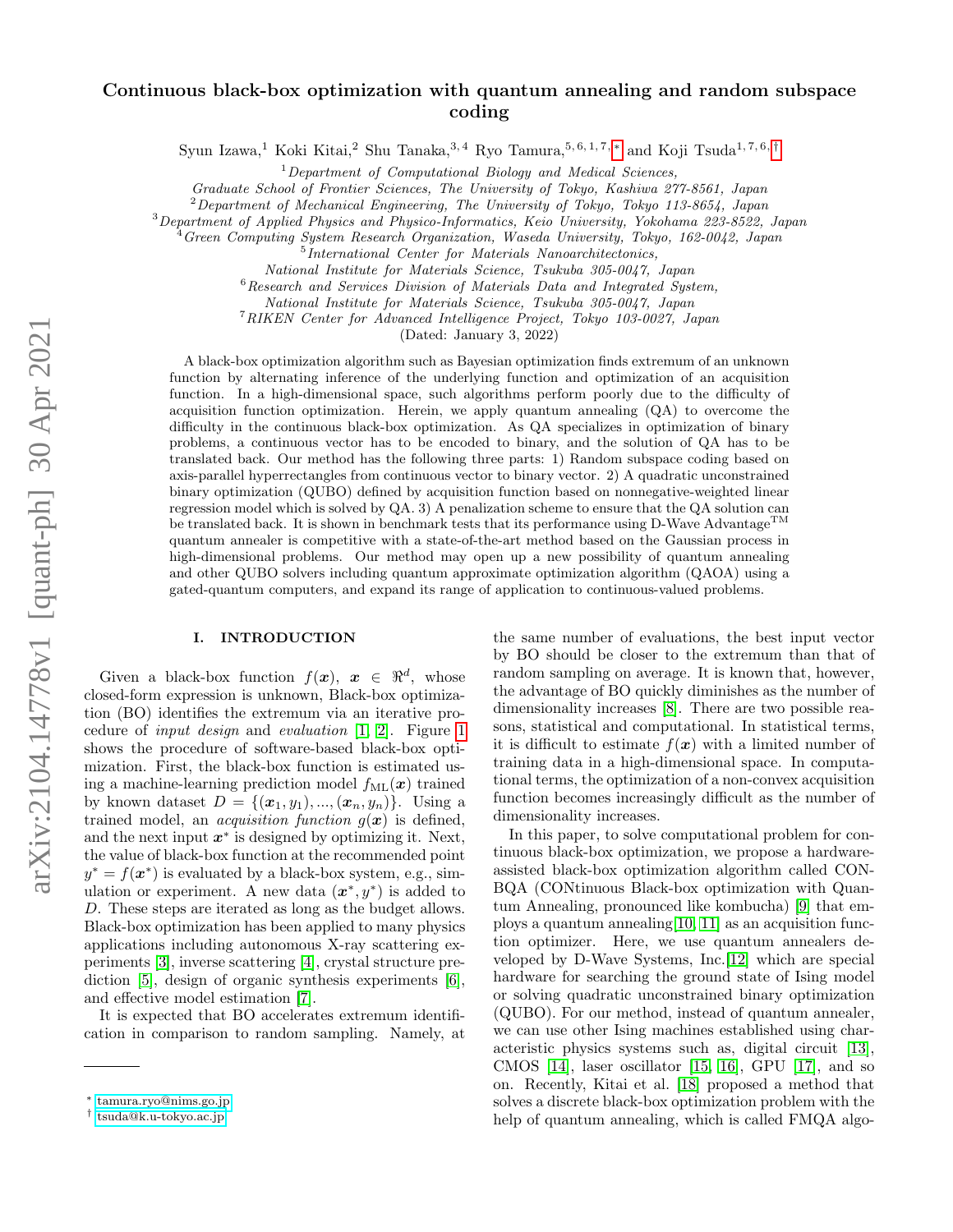<span id="page-1-0"></span>

FIG. 1: Software-based and hardware-assisted black-box optimization with continuous variables. To use special hardware, appropriate encoder and decoder between continuous and binary states should be put.

rithm. This method uses the factorization machine as a machine-learning prediction model, and can solve computational problem in discrete black-box optimization. On the other hand, continuous black-box optimization cannot be performed by FMQA, and technique to encode continuous data to binary data is required. Note that some methods for discrete black-box optimization by Ising machines are recently developed [\[19,](#page-7-3) [20\]](#page-7-4).

Figure [1](#page-1-0) illustrates the procedure of CONBQA. 1) Continuous data  $x$  are encoded to binary data  $z$ . 2) Machine learning is performed and an acquisition function  $q(z)$  is prepared. 3) The QUBO defined by  $q(z)$  and additional constraints to ensure decodability is solved by a quantum annealer to obtain maximizer  $z^*$ . 4) The solution is decoded back to a continuous vector  $x^*$ . 5) The value of black-box function  $y^* = f(x^*)$  is evaluated. 6) A new data point is added to the dataset.

Continuous-to-binary encoding is a common subject of research in scientific fields including neuroscience [\[21,](#page-7-5) [22\]](#page-7-6) and machine learning [\[23,](#page-7-7) [24\]](#page-7-8). Among existing methods, we employ random subspace coding [\[22\]](#page-7-6) due to its simplicity and high resolution. Several coordinates are randomly chosen and an axis parallel hyperrectangle is sampled randomly in the subspace. A continuous vector is mapped to a binary variable by projecting it to the subspace. If the mapped point is included in the hyperectangle, the vector is mapped to one, otherwise zero. By using m hyperrectangles, a continuous vector is mapped to an m-dimensional binary vector. In Fig. [2](#page-2-0) (a), example of random subspace coding in the two-dimensional continuous space is shown. Here, two-dimensional coordinates are selected to generate hyperrectangles, and  $m = 2$  case is considered. Two rectangles divide the whole space into four regions. It corresponds to an encoding to a binary

vector with two bits, i.e., if the continuous vector is included in the left blue hyperrectangle, the first bit is 1, while for the right red rectangle, second bit becomes 1 if continuous vector is located. This example is surjective encoding. On the other hand, it is worth noting that the random subspace coding is not necessarily surjective. Figure [2](#page-2-0) (b) is an example of non-surjective encoding. In this case, there may exist binary vectors that cannot be decoded to continuous vectors, i.e., '11' in this figure. In addition, for three-dimensional case, an example of the random subspace coding is shown in Fig. [2](#page-2-0) (c). Here, the continuous vector located at the red point is mapped to the binary vector where the bits expressing bold hyperrectangles are 1 and the others are 0.

In CONBQA, as the machine learning model in the binary space, a nonnegative-weighted Bayesian linear model is employed, and the acquisition function based on the trained model is defined. We prove that the global optimal solution of the acquisition function under constraints to ensure decodability is always decodable via Helly's theorem. Interestingly, nonnegativity constraints in the prediction model are essential in proving the property. To use quantum annealer, a QUBO is formulated with the acquisition function and additional constraints. Note that it is not really necessary to obtain global optimal solution of QUBO by quantum annealing, because decodable solutions are exist even if not global optimal solution. Thus, the task of quantum annealing is to search decodable solutions with as large acquisition function as possible. In numerical experiments using benchmark functions, it was shown that our method is competitive with Add-GP [\[25\]](#page-7-9), which is one of the state-of-the art method for high-dimensional Bayesian optimization [\[8\]](#page-6-7).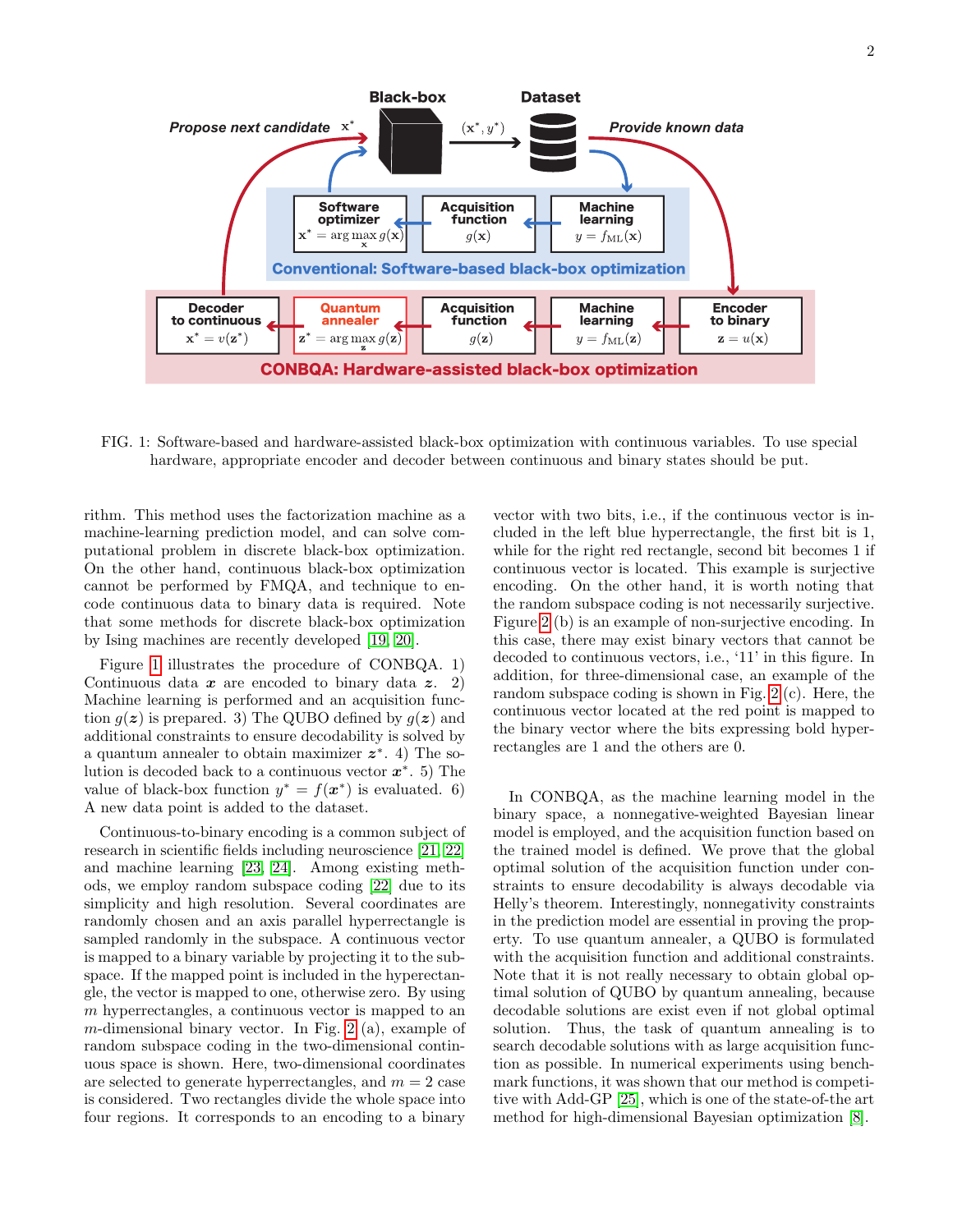<span id="page-2-0"></span>

parallel hyperrectangle R is determined as

$$
R = \{ \boldsymbol{x} \in \mathbb{R}^d \mid l_i \le x_i \le u_i, i \in \mathcal{I} \}. \tag{1}
$$

Later on, we denote it as "rectangle" for simplicity. Using m rectangles  $R_1, \ldots, R_m$ , the random subspace coding is defined as  $z_k = I(x \in R_k)$ , where  $I(\cdot)$  is one if the condition is satified and zero otherwise.

Given a binary vector  $\mathbf{z} = \{z_k\}_{k=1,\dots,m}$ , a point  $\mathbf{x} \in \mathbb{R}^d$ corresponds to  $z$ , if  $x$  is included in all rectangles with  $z_k = 1$  and not included in those with  $z_k = 0$ . Let P denotes the intersection of all rectangles with  $z_k = 1$ ,

$$
P(z) = \bigcap_{\{k \ |\ z_k = 1\}} R_k. \tag{2}
$$

Let N denote the union of all rectangles with  $z_k = 0$ ,

$$
N(z) = \bigcup_{\{k \ |\ z_k=0\}} R_k. \tag{3}
$$

Since the preimage of z is described as  $P(z) - N(z)$ , z is decodable if and only if  $P(z) - N(z) \neq \emptyset$ .

# B. Black-Box Optimization

In CONBQA, the training dataset  $D$  are encoded to binary dataset  $D' = \{(z_1, y_1), ..., (z_n, y_n)\}\)$  through random subspace coding. Here,  $\{y_i\}_{i=1,\dots,n}$  is normalized by min-max normalization, and thus these values are nonnegative. Then, a QUBO is prepared from  $D'$  and its optimal solution z ∗ is obtained with a quantum annealing. Next,  $z^*$  decoded to a continuous vector  $x^*$ , and fed

> to the black-box system. To model an underlying function from  $D'$ , a nonnegative linear model:

$$
y = \sum_{k=1}^{m} w_k z_k, \ w_k \ge 0,
$$
 (4)

is employed, and trained with least-squares fitting to  $D'$ . Let  $\mathbf{w}^* = \{w_k^*\}_{k=1,\dots,m}$  denote the trained parameter vector. Thus, the acquisition function is defined as

<span id="page-2-1"></span>
$$
g(z) = \sum_{k=1}^{m} w_k^* z_k.
$$
 (5)

The unique solution with maximum of  $g(z)$  has  $z_k = 1$ for  $\forall k$ . However, this solution may be a non-decodable solution, because it is almost impossible to exist the region, where all rectangles are intersected. That is, unconstrained maximization of the acquisition function may lead to a non-decodable solution. To keep the optimal solution decodable, we add the following constraint,  $z \in C$ where

<span id="page-2-2"></span>
$$
C = \{ \mathbf{z} \in \{0, 1\}^m \mid z_i z_j = 0, \text{ if } R_i \cap R_j = \emptyset \}. \tag{6}
$$

The meaning of this constraint is that the data point do not belong to  $R_i$  and  $R_j$  when two rectangles are not

FIG. 2: (a) Surjective encoding for two-dimensional case when two-dimensional hyperrectangles are used. If

the continuous vector is included in the left blue hyperrectangle, the first bit is 1, while for the right red rectangle, second bit becomes 1 if continuous vector is

located. (b) None-surjective encoding for two-dimensional case. The vector '11' does not have any corresponding point. (c) Random subspace coding in the three-dimensional continuous space. Although each square is drawn on each plane, it extends in the vertical axis for each place and forms rectangular. The bits expressing the bold rectangle are 1, and others 0 for the red point position.

# II. METHOD

# A. Random Subspace Coding

In random subspace coding in a d-dimensional space, the dimensionality of subspace  $d_s$  is first determined. Let  $\mathcal{I} = \{i_1, \ldots, i_{d_s}\}\$  denote the indices of randomly chosen coordinates from [1, d], and  $\{[l_i, u_i]\}_{i \in \mathcal{I}}$  be closed intervals in respective coordinates. Here,  $l_i < u_i, l_i \in \Re$  and  $u_i \in \mathbb{R}$ . Random sampling of each interval  $[l_i, u_i]$  is performed using the Dirichlet process method [\[26\]](#page-7-10). Given a positive integer N, this method can generate an interval such that any point in [0,1] along each selected coordinate is included in the interval with probability 1/N. Throughout this paper,  $N$  is fixed as 3. Then, an axis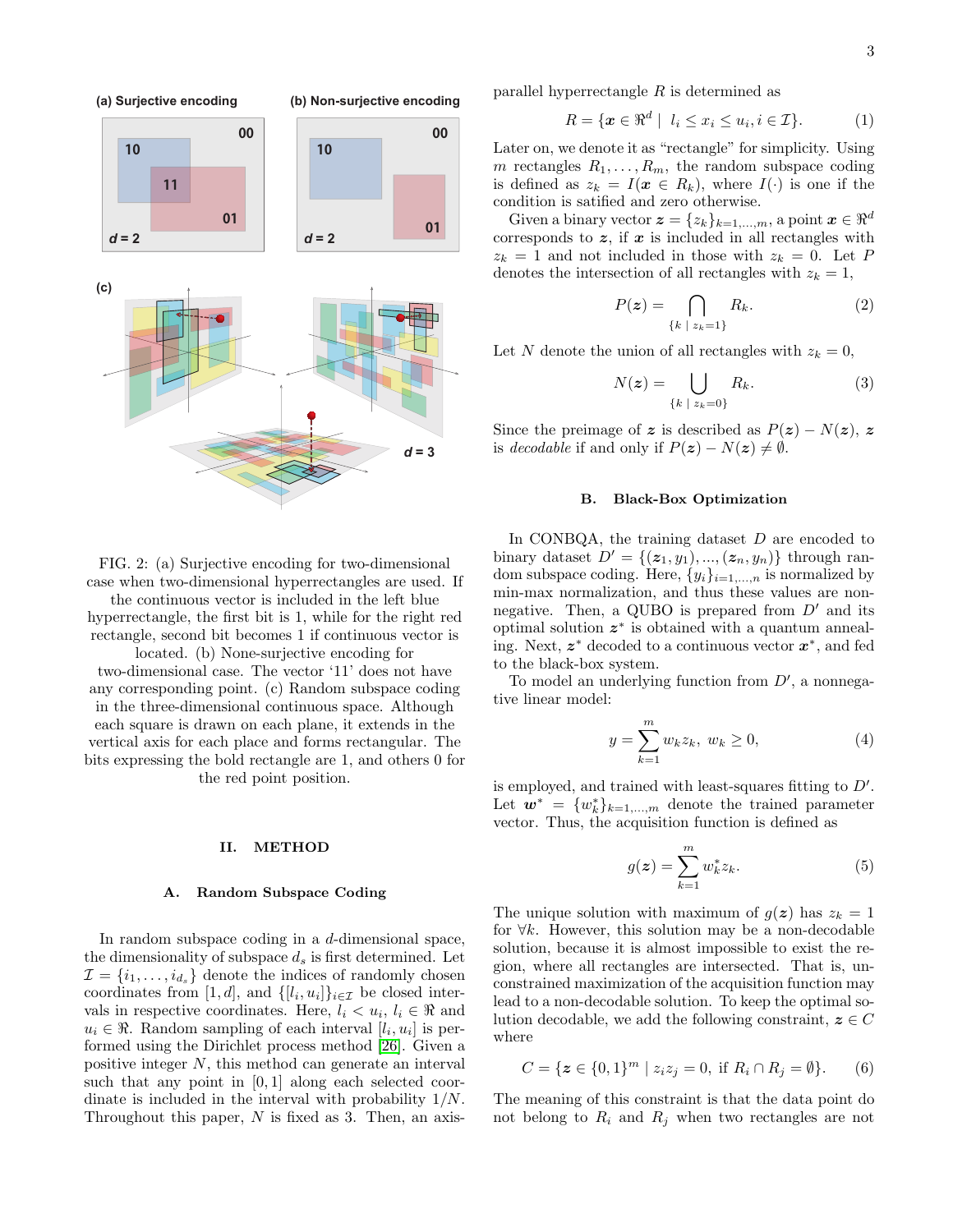intersected. The constrained problem is then described as

<span id="page-3-0"></span>
$$
\max_{\mathbf{z}\in C} \sum_{k=1}^{m} w_k^* z_k. \tag{7}
$$

In Sec. III, we will present a proof that the optimal solution of Eq. [\(7\)](#page-3-0) is decodable.

The problem by Eq. [\(7\)](#page-3-0) is treated as a QUBO and solved by a quantum annealing. As done in many application studies of quantum annealing, constraints are replaced by a penality term as follows,

<span id="page-3-1"></span>
$$
\min_{\mathbf{z}\in\{0,1\}^m} -A\sum_{i=1}^m w_i^* z_i + B\sum_{\{(i,j)|R_i\cap R_j=\emptyset, i
$$

where  $A$  and  $B$  are positive hyperparameters. To make contributions from two terms comparable, we use  $A =$  $1/\max_k \{w_k^*\}$  and  $B=1$ . Once the solution  $z^*$  of Eq. [\(8\)](#page-3-1) is obtained by quantum annealing, a point  $x^*$  is randomly sampled from the preimage  $P(z^*) - N(z^*)$ , evaluated to yield a new outcome  $y^*$  by the black-box system. The new data point  $(x^*, y^*)$  is then added to the dataset D, and the next iteration is put forward.

# III. DECODABILITY

To understand Eq. [\(7\)](#page-3-0) better, we formulate it as a graph-theoretic problem. Let us define m nodes corresponding to all rectangles, and make an edge if the corresponding rectangles are overlapped. Put a nonnegative weight  $w_k^*$  to each node. Then, the acquisition function defined by Eq. [\(5\)](#page-2-1) is the sum of all node weights of the subgraph induced by the nodes with  $z_k = 1$ . Let us call the rectangles with  $z_k = 1$  and 0 positive and negative rectangles, respectively. The nodes corresponding to positive and negative rectangles are called positive and negative nodes, respectively.

Consider the following two conditions. 1) There is no edge between node  $i$  and  $j$ . 2) Both of the nodes are positive. If both of the conditions are satisfied for z, it is not decodable, because the intersection of two nonoverlapping rectangles is empty, hence  $P(z) = \emptyset$ . The constraint of Eq. [\(6\)](#page-2-2) ensures that this situation does not happen, and the positive node set always forms a clique. Assume that the positive set does not form a clique. Then, there is at least one pair of positive nodes without an edge, violating the constraint. In summary, the optimization problem corresponds to a maximum clique problem [\[27\]](#page-7-11), where the weight of a clique is defined as the sum of all node weights.

Let us prove that the global optimal solution  $z^*$  of Eq. [\(7\)](#page-3-0) is decodable. As shown before, the decodability condition is written as  $P(z^*) - N(z^*) \neq \emptyset$ . To prove it, it is sufficient to show  $P(z^*) \neq \emptyset$  and  $P(z^*) \cap N(z^*) = \emptyset$ . Since the optimal solution corresponds to a clique in the graph theoretic problem, all pairs of positive rectangles overlap. Due to Helly's Theorem of convex sets, the intersection of all rectangles  $P(z^*)$  is nonempty. Let us assume that  $P(z^*) \cap N(z^*) \neq \emptyset$ . Then,  $P(z^*)$  has to have overlap with one or more negative rectangles. If a negative rectangle has overlap with  $P(z^*)$ , it has overlap with all the positive rectangles. In that case, one can build a larger clique than the current one by including the negative rectangle. Since node weight is positive, larger clique should have larger weight. It contradicts the assumption that the current clique has maximum weight, thus  $P(z^*) \cap N(z^*) = \emptyset$ .

#### IV. EXPERIMENTS

#### A. Results with D-Wave Quantum Annealer

Using D-Wave Advantage, we implement a hardwareassisted system for continuous black-box optimization. In the previous section, we proved that, if the hardware optimizer finds the optimal solution of Eq. [\(7\)](#page-3-0), it is always decodable. In reality, however, a quantum annealer and other algorithms solve the QUBO problem defined by Eq. [\(8\)](#page-3-1) and do not always return the ground state. Thus, there are the following three possible cases when the solution  $z^*$  is calculated by quantum annealing:

- 1. Empty:  $P(z^*) = \emptyset$ .
- 2. Admissible:  $P(z^*) \neq \emptyset$  and  $P(z^*) \cap N(z^*) \neq \emptyset$ .
- 3. Decodable:  $P(z^*) \neq \emptyset$  and  $P(z^*) \cap N(z^*) = \emptyset$ .

For a decoder, if  $z^*$  with decodable or admissible is recommended, the next data point  $x^*$  is randomly sampled from the region with  $P(z^*) \neq \emptyset$ . On the other hand, when the solution is empty,  $x^*$  is randomly selected from the whole search space.

To test the performance, we employ a 6-dimensional function called Hartmann-6 [\[28\]](#page-7-12) that is often used for testing global optimizers. In this testing function, whole search spaces are determined as [0, 1] in all coordinates. For all experiments, the parameters of random subspace coding are determined as  $m = 60$  and  $d_s = 2$ . The performance of CONBQA is measured by regret  $S_T$ , which is the difference between the optimal value of Hartmann-6 and the best one observed so far in the black-box optimization. Thus, the purpose of the present continuous black-box optimization is to obtain small  $S_T$  with as few iterations as possible. Figure [3](#page-4-0) shows the regret in logarithmic scale against the number of iterations for CON-BQA, AddGP based on UCB score, and random search. In the 15 initial steps,  $x$  is randomly sampled from the whole search space, and afterwords, iterations controlled by CONBQA or Add-GP are performed. Here, the average over 10 independent runs, where initial randomlysampled data are different, is shown with the error indicating the standard deviation.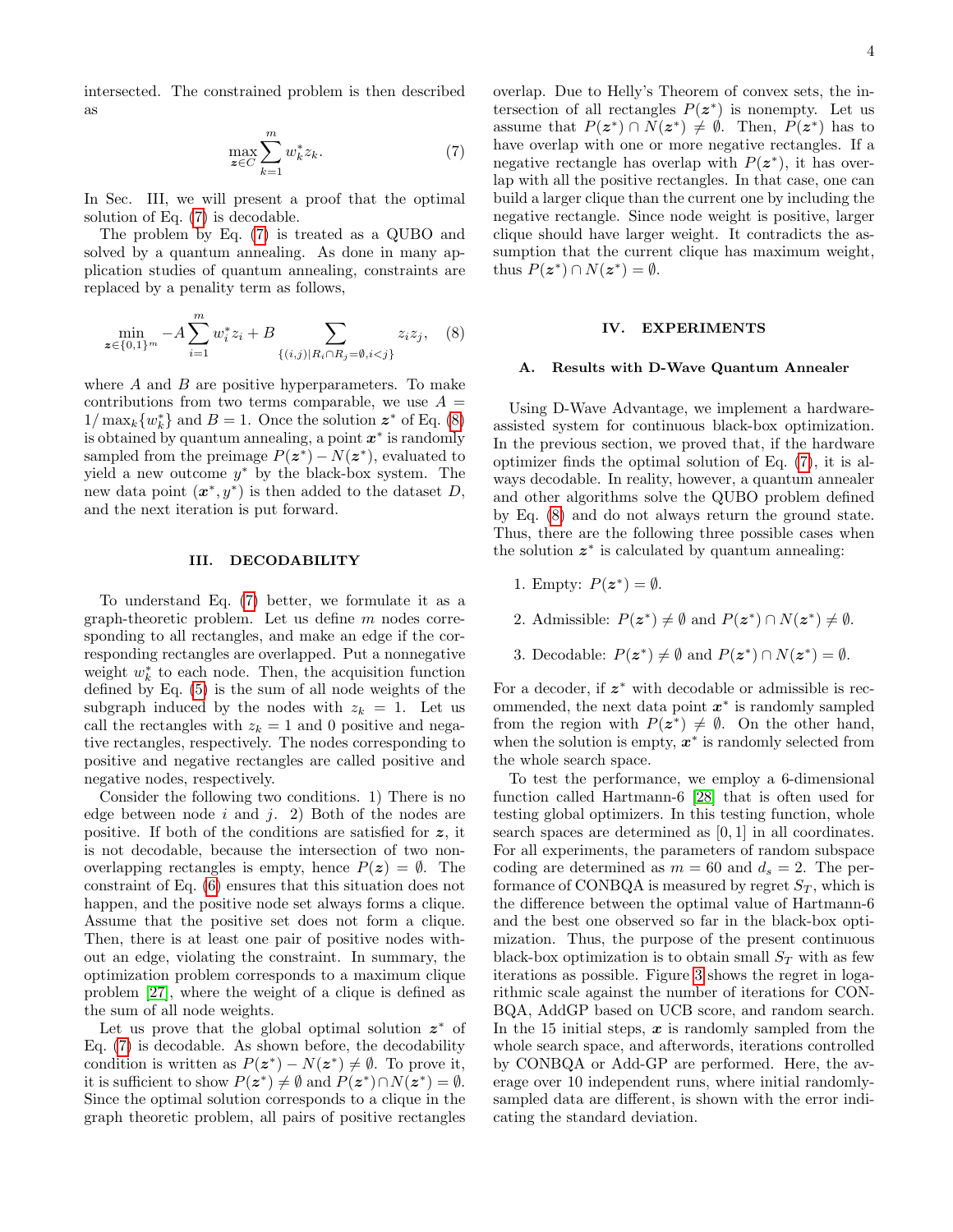<span id="page-4-0"></span>

FIG. 3: Regret  $S_T$  depending on the number of iterations by random search, Add-GP, and CONBQA. CONBQA with D-Wave Advantage with hybrid solver service performs better than CONBQA with simulated annealing and that with greedy search. It outperforms Add-GP based on UCB score and random search as well. 10 independent runs are performed and shaded region is the error.

As a QUBO solver used in CONBQA, we employ D-Wave Advantage with hybrid solver service[\[29\]](#page-7-13), simulated annealing using dwave-neal with default setting[\[30\]](#page-7-14), and greedy search. It is remarkable that when the number of iterations is small, regardless of QUBO solvers, CONBQA outperforms Add-GP which performed best in a previous benchmark study [\[8\]](#page-6-7). Of course, in comparison with random search, better optimization performance of CONBQA is confirmed. This result indicates that our framework to solve continuous black-box optimization using random subspace coding and QUBO solvers as acquisition function optimizer is work well. In addition, among the CONBQA variants, the quantum annealer performed best. In particular, optimization result by quantum annealer is quite better than that by greedy search, indicating that the performance of continuous black-box optimization can possibly be improved by a better QUBO solvers, i.e., specialized hardware.

Next, we address the decordability in optimization process. Table [I](#page-4-1) shows the fraction of empty, admissible, and decodable solutions in the iterations in CONBQA depending on the QUBO solvers. As an important fact, we have never observed empty solutions by three methods to solve QUBO. Simulated annealing and greedy search had a higher fraction of decodable solutions than the quantum annealer despite that they performed poorly in optimization (see Fig. [3\)](#page-4-0). This result indicates that the solutions obtained from the simulated annealing or greedy search are well satisfying the constraint of Eq. [\(6\)](#page-2-2), but tend to stuck at local minima with larger values of the first term in Eq. [\(8\)](#page-3-1). On the other hand, quantum

<span id="page-4-1"></span>TABLE I: Fraction of empty, admissible, and decodable solutions obtained from three different QUBO solvers.

| QUBO solver         | Empty | Admissible | Decodable |
|---------------------|-------|------------|-----------|
| D-Wave Advantage    | $0\%$ | $53.5\%$   | $46.5\%$  |
| Simulated annealing | $0\%$ | $12.1\%$   | 87.9 %    |
| Greedy search       | $0\%$ | 3.6 $%$    | $96.4\%$  |

annealer recommends many admissible solutions, which were not fine-tuned for the constraint, but better optimization is realized. This means that the solutions by quantum annealer have smaller value of the first term in Eq. [\(8\)](#page-3-1) instead of fulfilling the constraint exactly, and CONBQA could get closer to the global optimal solution.

### B. Benchmarking with Simulated Annealing

The performance of CONBQA is tested further with three additional benchmark functions from 2013 IEEE CEC Competition on Niching Methods for Multimodal Optimization [\[31\]](#page-7-15). Among the 20 functions provided, three high-dimensional functions of  $F_{12}$  (5D),  $F_{11}$  (10D), and  $F_{12}$  (10D) are chosen. Their dimensionality is 5, 10, and 10, respectively. To try some experimental settings with different number of encoding bits,  $m$ , we perform CONBQA with simulated annealing. In these testing functions, whole search space are determined as [0, 1] in all coordinates. Figure [4](#page-5-0) shows the regret in logarithmic scale against the number of iterations for CONBQA with  $m = 20, 60$ , and 100, Add-GP, and random search. For random subspace coding,  $d_s = 2$  is used. The average over 10 independent runs, where initial 15 randomlysampled data are different, is shown with the error indicating the standard deviation.

For relatively low-dimensional dataset of  $F_{12}$  (5D), CONBQA is superior in finding better solutions in comparison with Add-GP regardless of  $m$ . In this case,  $m = 60$  shows the better optimization performance. If  $m$  is increased, the resolution of random subspace coding becomes high, which is discussed in the next subsection, and we can get closer to the optimal solution in principle. On the other hand, the regression model becomes complicated, and in an early stage of iterations, an accurate prediction model is difficult to construct by statistical problems. Thus, an appropriate value of m will be determined by this trade-off and is strongly depending on the target problem.

For 10-dimensional datasets  $(F_{11} \quad (10D)$  and  $F_{12}$ (10D)), CONBQA outperforms Add-GP in an early stage, but slightly worse than Add-GP at the final stage of optimization. This is because CONBQA cannot get exactly to the optimal point due to the finite resolution of random subspace coding. Note that this resolution problem can be resolved by using large m, but the tradeoff described above should be appeared. Thus, it is not always necessary to make m larger to obtain better op-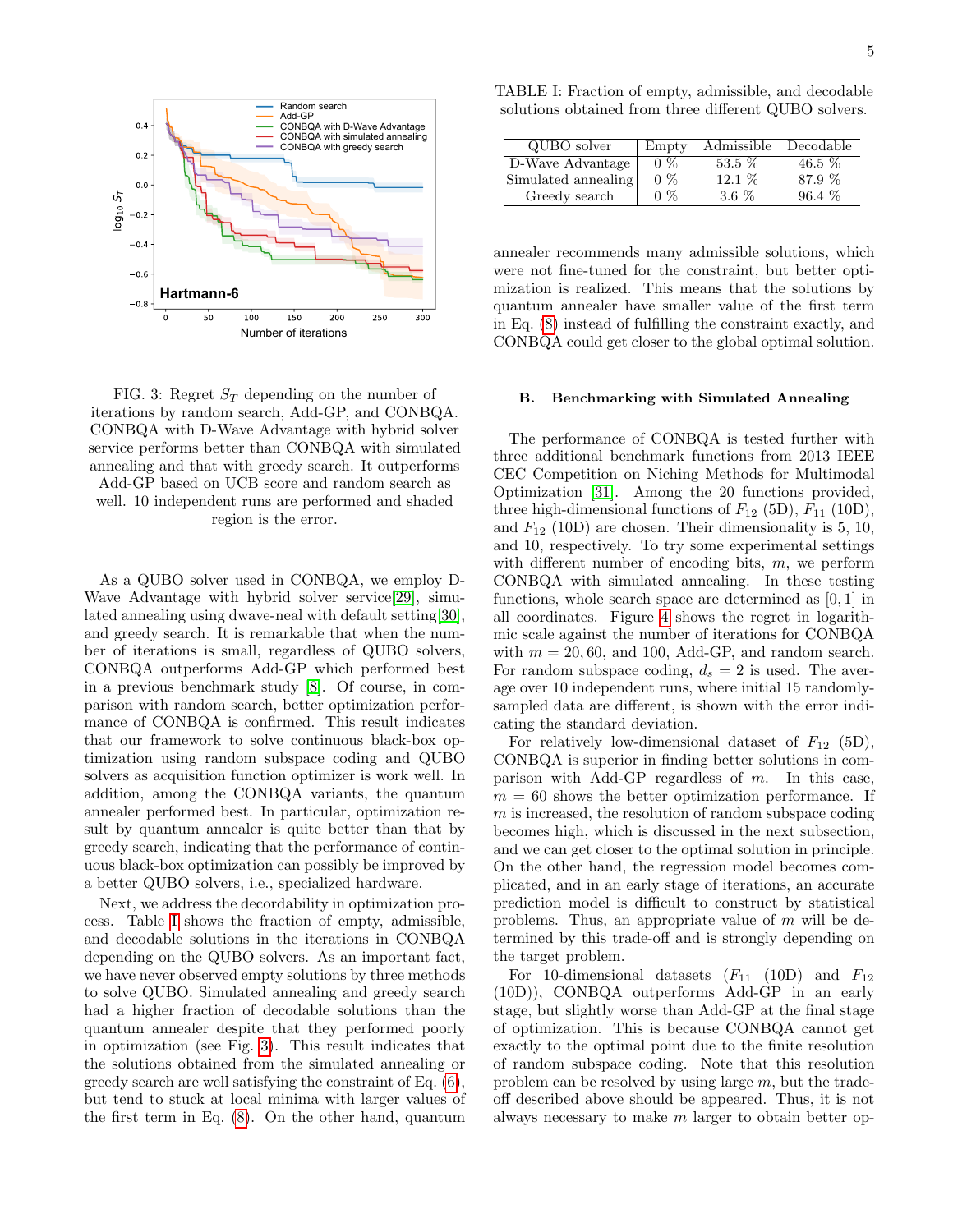<span id="page-5-0"></span>

FIG. 4: Performance of CONBQA with 20, 60, and 100 bits in comparison to random search and AddGP with respect to three benchmark functions  $(F_{12}$  (5D),  $F_{11}$  $(10D)$ , and  $F_{12}$  (10D)) [\[31\]](#page-7-15). Simulated annealing was used to solve QUBO. 10 independent runs are performed and shaded region is the error.

timizations. In applications such as experimental and simulation conditions tuning in physics, chemistry, and materials science, the number of iterations is severely limited. That is, the early stage of optimization is more important for these applications. In such cases, CONBQA would be preferred over Add-GP.

# C. Higher Dimensionality

In the benchmark, CONBQA was applied to up to 10 dimensional problems. Since the ability of Ising machines is growing rapidly, CONBQA will likely be applied to problems with higher dimensionality in the future. To estimate how many bits are necessary for CONBQA, we investigated the resolution of random subspace coding for  $d = 10, 100,$  and 1000. The resolution is characterized by the average size of the intersection of all rectangles enclosing a randomly chosen point which is represented by  $R_I$ . The size of a rectangle is measured by the average of its edge lengths. If  $R_I$  is small, in a decoder, the possible region of  $x^*$  is small when  $z^*$  is given. Thus, the high resolution by random subspace coding is realized when  $R_I$  is small enough.

Figure [5](#page-6-15) shows  $R_I$  depending on the number of bits for  $d = 10, 100$ , and 1000 for  $d_s = 2$ . Here, the average over 50 randomly chosen points is shown with the error indicating the standard deviation. In our benchmarking in Sec. IV B, if 100 bits are used for 10-dimensional problems, a better performance than Add-GP in an early stage of optimization is realized in CONBQA. According to this fact,  $R_I \simeq 0.4$  would be enough to work CON-BQA effectively for  $d = 10$ . Thus, with 10,000 bits, it is possible to reach sufficiently high resolution for 1,000 dimensional problems. For 100-dimensional problems, 1,000 bits will be sufficient. On the other hand, to get more closer to the optimal solution at the final stage of optimization, it is important to improve a resolution. In this case, we will need ten times more bits for each dimension of problems at least. Notice that statistical aspects are totally disregarded in this analysis: solving a highdimensional problem may require a prohibitive number of black-box evaluations. Then, the required number of bits is strongly depending on target problems. Nevertheless, CONBQA has a potential to solve high-dimensional continuous black-box optimization problems that are difficult to solve by conventional methodologies when more bits will be used in quantum annealer.

# V. CONCLUSION

To summarize, we presented that a quantum annealing can be used to solve continuous black-box optimization problems, if a coding-decoding scheme and a machine learning algorithm are properly designed and combined. In this study, for a coding-decoding scheme, random subspace coding was applied. Mathematical foundation about decodability was laid out with intriguing connection to Helly's Theorem. It was shown that CON-BQA is competitive with a state-of-the-art black-box optimization algorithm, encouraging applications to various domains. In addition, random subspace coding will be one of the effective methods to handle continuous problems by Ising machines.

CONBQA is the first of its kind and there remains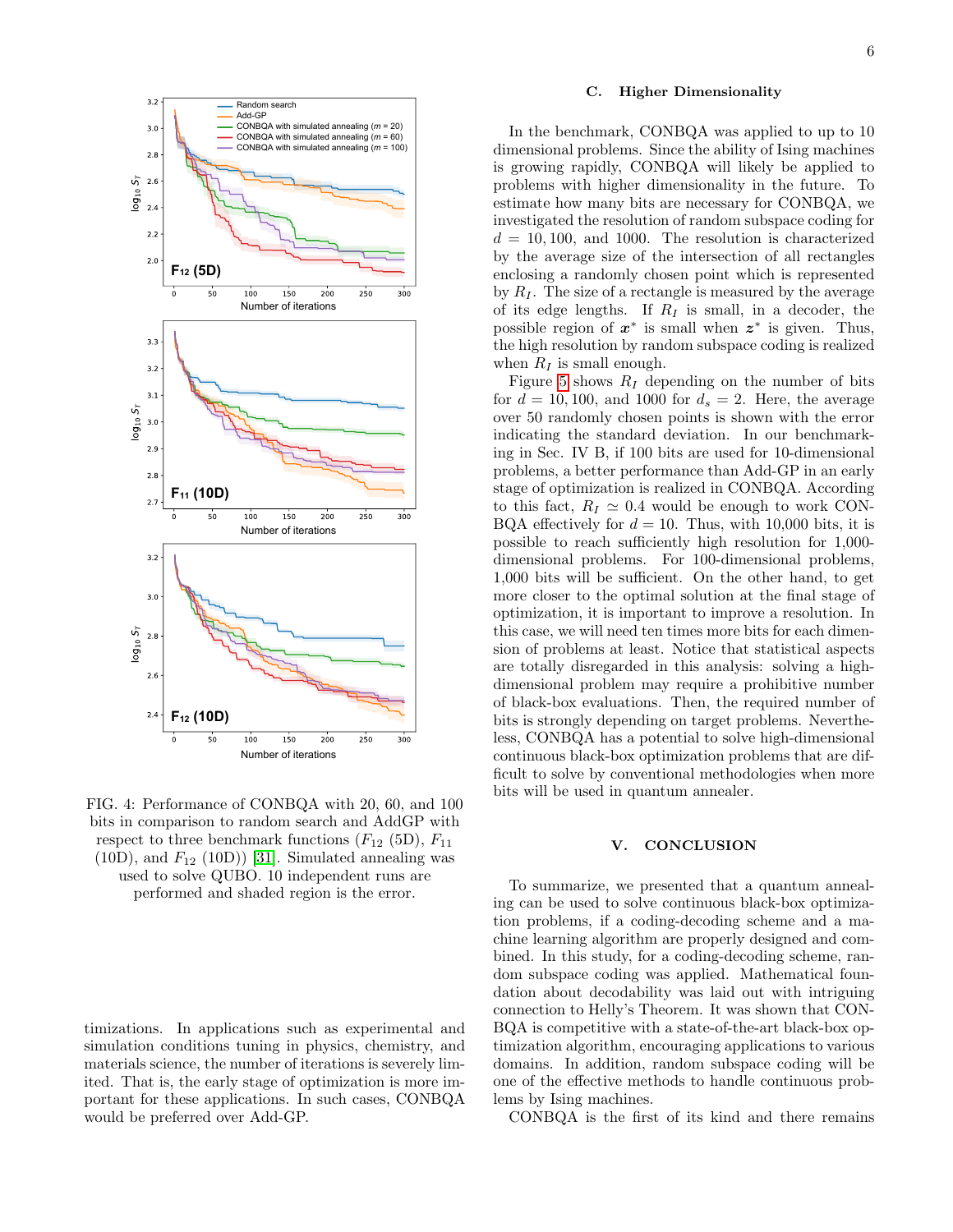<span id="page-6-15"></span>

FIG. 5: Average size of the intersection of all rectangles enclosing a randomly chosen point for random subspace coding  $R_I$  depending on the number of bits. Results at various dimensionality of problem d are shown. The number of randomly chosen points is 50 and shaded region is the error.

many possibilities for improvement. First, uncertainty quantification [\[32\]](#page-7-16) can be combined with CONBQA. In black-box optimization, it is customary to compute uncertainty of prediction and incorporate it in the aquisition function, while CONBQA does not have such a mechanism. A special aspect about CONBQA is that optimization of the acquisition function is done by a quantum annealer, hence the solution is affected by noise. It is

- <span id="page-6-0"></span>[1] B. Shahriari, K. Swersky, Z. Wang, R. P. Adams, and N. De Freitas, Taking the human out of the loop: A review of bayesian optimization, Proceedings of the IEEE 104, 148 (2015).
- <span id="page-6-1"></span>[2] K. Terayama, M. Sumita, R. Tamura, and K. Tsuda, Black-box optimization for automated discovery, Acc. Chem. Res. 54, 1334 (2021).
- <span id="page-6-2"></span>[3] M. M. Noack, K. G. Yager, M. Fukuto, G. S. Doerk, R. Li, and J. A. Sethian, A kriging-based approach to autonomous experimentation with applications to x-ray scattering, Scientific reports 9, 1 (2019).
- <span id="page-6-3"></span>[4] R. Vargas-Hernández, Y. Guan, D. Zhang, and R. Krems, Bayesian optimization for the inverse scattering problem in quantum reaction dynamics, New Journal of Physics 21, 022001 (2019).
- <span id="page-6-4"></span>[5] T. Yamashita, N. Sato, H. Kino, T. Miyake, K. Tsuda, and T. Oguchi, Crystal structure prediction accelerated by bayesian optimization, Physical Review Materials 2, 013803 (2018).
- <span id="page-6-5"></span>[6] F. Häse, L. M. Roch, C. Kreisbeck, and A. Aspuru-Guzik, Phoenics: A bayesian optimizer for chemistry, ACS central science 4, 1134 (2018).
- <span id="page-6-6"></span>[7] R. Tamura and K. Hukushima, Bayesian optimization for computationally extensive probability distributions, PLoS ONE 13, e0193785 (2018).
- <span id="page-6-7"></span>[8] B. Choffin and N. Ueda, Scaling bayesian optimization

interesting to investigate how uncertainty quantification and quantum noise affect overall performance. Second, CONBQA currently make one suggestion at a time to the black-box system, but, in many cases, it is more desirable to make multiple suggestions simultanously. A quantum annealer is basically a sampler and generates many solutions at a time. Currently, only the best solution is used, but it may be possible to use other solutions as multiple suggestions.

In our algorithm, not only quantum annealer but also all QUBO solvers including quantum approximate optimization algorithm (QAOA) [\[33–](#page-7-17)[35\]](#page-7-18) using a gatedquantum computers are adopted. Thus, CONBQA may open up a new possibility of these machines to continuous valued-problems.

# ACKNOWLEDGMENTS

This work is supported by AMED under Grant Number JP20nk0101111, the New Energy and Industrial Technology Development Organization (NEDO) (Grant No. P15009), Council for Science, Technology and Innovation (CSTI), Cross-ministerial Strategic Innovation Promotion Program (SIP) (Technologies for Smart Bioindustry and Agriculture, "Materials Integration" for Revolutionary Design System of Structural Materials, and Photonics and Quantum Technology for Society 5.0), and JST ERATO (Grant No. MJER1903).

up to higher dimensions: a review and comparison of recent algorithms, in 2018 IEEE 28th International Workshop on Machine Learning for Signal Processing (MLSP) (IEEE, 2018) pp. 1–6.

- <span id="page-6-8"></span>[9] Our implementation (CONBQA) is available on GitHub at <https://github.com/tsudalab/conbqa/>.
- <span id="page-6-9"></span>[10] T. Kadowaki and H. Nishimori, Quantum annealing in the transverse Ising model, Phys. Rev. E 58, 5355 (1998).
- <span id="page-6-10"></span>[11] S. Tanaka, R. Tamura, and B. K. Chakrabarti, Quantum spin glasses, annealing and computation (Cambridge University Press, 2017).
- <span id="page-6-11"></span>[12] M. W. Johnson, M. H. Amin, S. Gildert, T. Lanting, F. Hamze, N. Dickson, R. Harris, A. J. Berkley, J. Johansson, and P. Bunyk, Quantum annealing with manufactured spins, Nature 473, 194 (2011).
- <span id="page-6-12"></span>[13] S. Matsubara, H. Tamura, M. Takatsu, D. Yoo, B. Vatankhahghadim, H. Yamasaki, T. Miyazawa, S. Tsukamoto, Y. Watanabe, and K. Takemoto, Isingmodel optimizer with parallel-trial bit-sieve engine, in Conference on Complex, Intelligent, and Software Intensive Systems (Springer, 2017) pp. 432–438.
- <span id="page-6-13"></span>[14] M. Yamaoka, C. Yoshimura, M. Hayashi, T. Okuyama, H. Aoki, and H. Mizuno, A 20k-spin Ising chip to solve combinatorial optimization problems with CMOS annealing, IEEE J. Solid-State Circuits 51, 303 (2015).
- <span id="page-6-14"></span>[15] T. Inagaki, Y. Haribara, K. Igarashi, T. Sonobe, S. Ta-